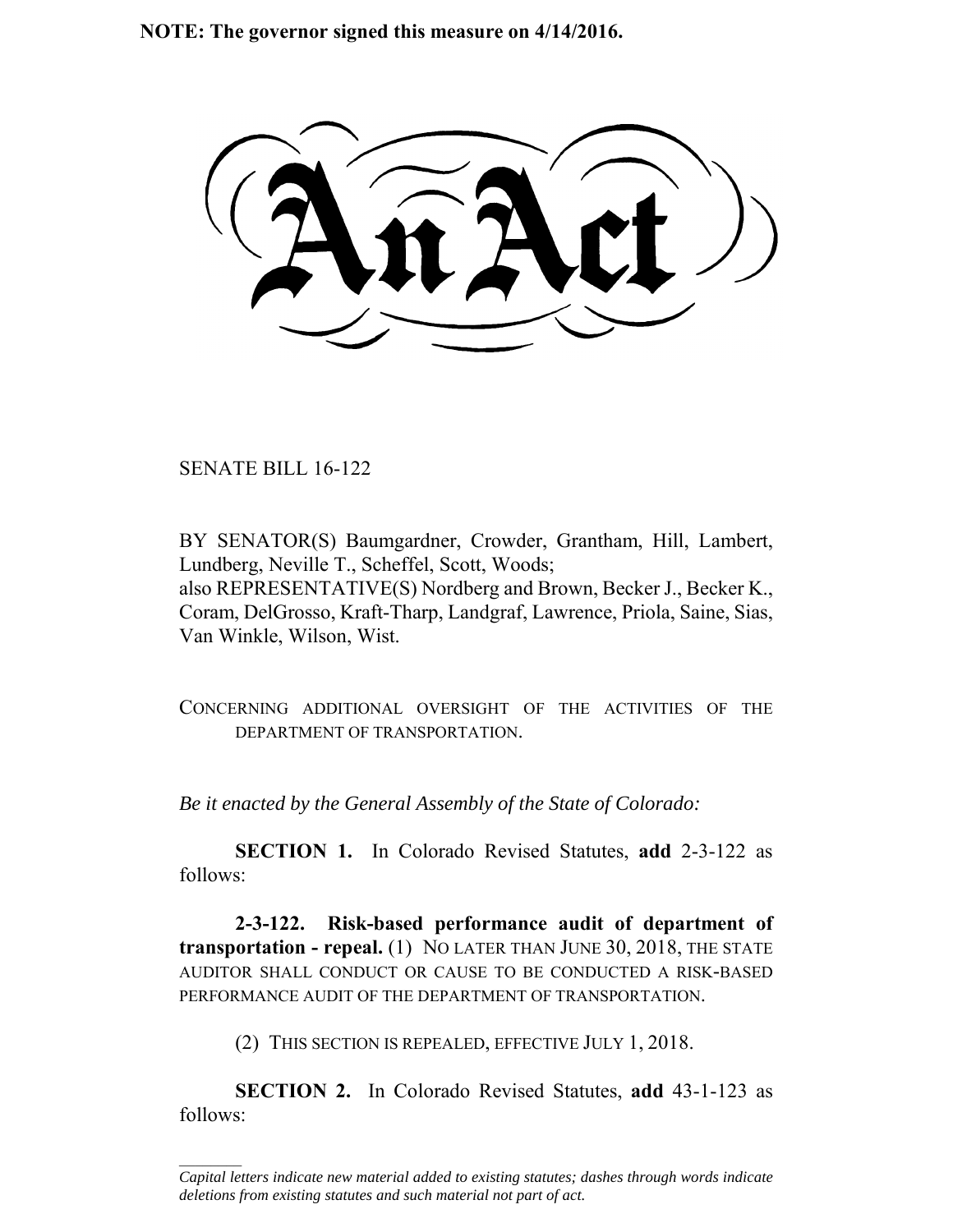**43-1-123. Project closure and project reporting requirements.** (1) THE DEPARTMENT SHALL CLOSE EACH TRANSPORTATION PROJECT AND RELEASE ANY MONEY BUDGETED FOR THE PROJECT AS QUICKLY AS FEASIBLE AND WITHIN ONE YEAR FOLLOWING THE SUBSTANTIAL COMPLETION OF THE PROJECT UNLESS A PENDING LEGAL CLAIM RELATING TO THE PROJECT OR AN UNUSUAL CIRCUMSTANCE BEYOND THE CONTROL OF THE DEPARTMENT UNAVOIDABLY REQUIRES A LONGER TIME TO CLOSE THE PROJECT.

(2) NOTWITHSTANDING ANY OTHER PROVISION OF STATE LAW, FOR TRANSPORTATION PROJECTS FOR WHICH THE DEPARTMENT AWARDS A COMPETITIVELY BID CONTRACT ON OR AFTER JULY 1, 2016, THE DEPARTMENT SHALL REPORT ON ITS PUBLIC WEBSITE WITHIN THIRTY DAYS OF THE CONTRACT AWARD:

(a) THE IDENTITY OF THE WINNING BIDDER;

(b) THE AMOUNT OF THE WINNING BID; AND

(c) WHETHER OR NOT THE BID AWARDED WAS THE LOW BID, AND, IF NOT, WHY THE DEPARTMENT CHOSE THE BID OVER A LOWER BID.

(3) NO LATER THAN NOVEMBER 1, 2017, AND NO LATER THAN NOVEMBER 1 OF EACH YEAR THEREAFTER, THE DEPARTMENT SHALL REPORT TO THE TRANSPORTATION COMMISSION REGARDING THE PERCENTAGES AND TOTAL AMOUNT OF MONEY BUDGETED AND EXPENDED DURING THE PRECEDING FISCAL YEAR FOR:

(a) PAYMENTS TO PRIVATE SECTOR CONTRACTORS FOR WORK ON TRANSPORTATION PROJECTS; AND

(b) TOTAL TRANSPORTATION PROJECT COSTS FOR PROJECTS COMPLETED BY DEPARTMENT EMPLOYEES, INCLUDING INDIRECT COST RECOVERIES AND EMPLOYEE SALARIES.

(4) ON OR AFTER JULY 1, 2016, AND ON AND AFTER JULY 1 OF EACH YEAR THEREAFTER, THE DEPARTMENT SHALL REPORT TO THE TRANSPORTATION LEGISLATION REVIEW COMMITTEE CREATED IN SECTION 43-2-145 (1) REGARDING ALL POLICY AMENDMENTS MADE TO THE STATEWIDE TRANSPORTATION IMPROVEMENT PLAN THAT WERE ADOPTED

## PAGE 2-SENATE BILL 16-122